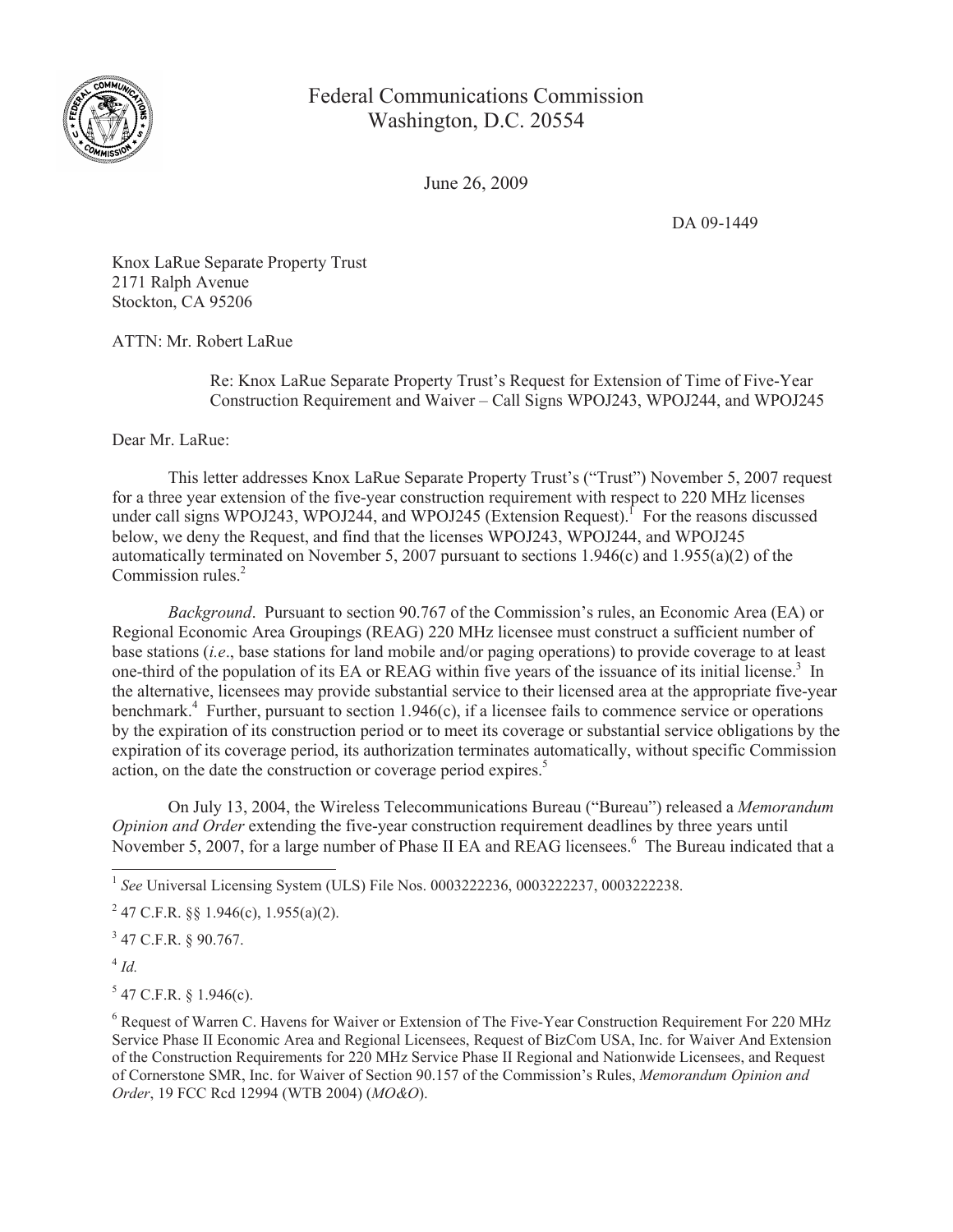three-year extension would be sufficient time for the 220 MHz licensees to construct their systems using available or soon to be developed equipment. The Bureau found that the public interest would be served by allowing additional time for licensees to consolidate licenses, develop new technologies, or take advantage of the technical flexibility provided in the 1997 restructuring of the 220 MHz service rules that has enabled entities to provide a variety of services, including fixed data applications.<sup>7</sup>

The Trust requests a further 3-year extension for the subject licenses<sup>8</sup> or, in the alternative, if the Commission finds that equipment is sufficiently available to allow a viable service, the Trust requests an extension of 180 days for it to explore equipment suggested by the Commission that could offer a viable service.<sup>9</sup> The Trust states that it cannot invest in inferior, unsupported equipment that has not been designed to offer a viable radio service.<sup>10</sup> The Trust argues that manufacturers' failure to make viable equipment could not have been foreseen or prevented by the Trust and is a circumstance beyond its control, leaving it "at the mercy" of equipment manufacturers.<sup>11</sup> The Trust also states that challenges related to availability of equipment have not changed since the Bureau provided relief and additional time is needed for equipment manufacturers to catch up with demand from licensees seeking to offer commercially viable service.<sup>12</sup> The Trust adds that it is unrealistic and nearly punitive to require licensees to construct facilities merely to meet administrative requirements when such action would not result in viable service.<sup>13</sup> The Trust further adds that the public interest is served by constructing facilities to provide service to the public, not merely to save a license.<sup>14</sup>

*Discussion*. Section 1.946 of the Commission's rules allows for an extension of time to meet construction requirements where a licensee demonstrates that failure to meet the construction deadline is due to circumstances beyond their control, but it also outlines reasons that would not justify an extension, such as a failure to obtain financing, or to obtain antenna sites or equipment.<sup>15</sup> The applicable extension standard must be considered in conjunction with section 309(j) of the Communications Act, as amended, which states that the Commission shall include performance requirements to ensure prompt delivery of services, to prevent stockpiling and warehousing of spectrum by licensees, and to promote investment and deployment of new technologies and services.<sup>16</sup> In addition, a waiver may be granted, pursuant to section 1.925 of the Commission's rules, if the petitioner establishes that: 1) the underlying purpose of the rule would not be served or would be frustrated by application to the instant case, and that grant of the waiver would be in the public interest; or 2) where the petitioner establishes unique or unusual factual circumstances, that application of the rule would be inequitable, unduly burdensome or contrary to the public interest, or the applicant has no reasonable alternative.<sup>17</sup>

We find that grant of a further extension of the five-year construction deadline for call signs

9 *Id*. at 3.

<sup>10</sup> *Id*. at 2.

- $11$  *Id.* at 2.
- $12$  *Id.* at 4.

- <sup>14</sup> *Id.* at 3.
- <sup>15</sup> 47 C.F.R. § 1.946(e).

<sup>7</sup> *MO&O* at ¶ 17.

<sup>8</sup> Extension Request at 1.

<sup>13</sup> *Id.* at 3.

<sup>16</sup> *See* 47 U.S.C §309(j)(4)(B).

 $17$  47 C.F.R.  $8$  1.925.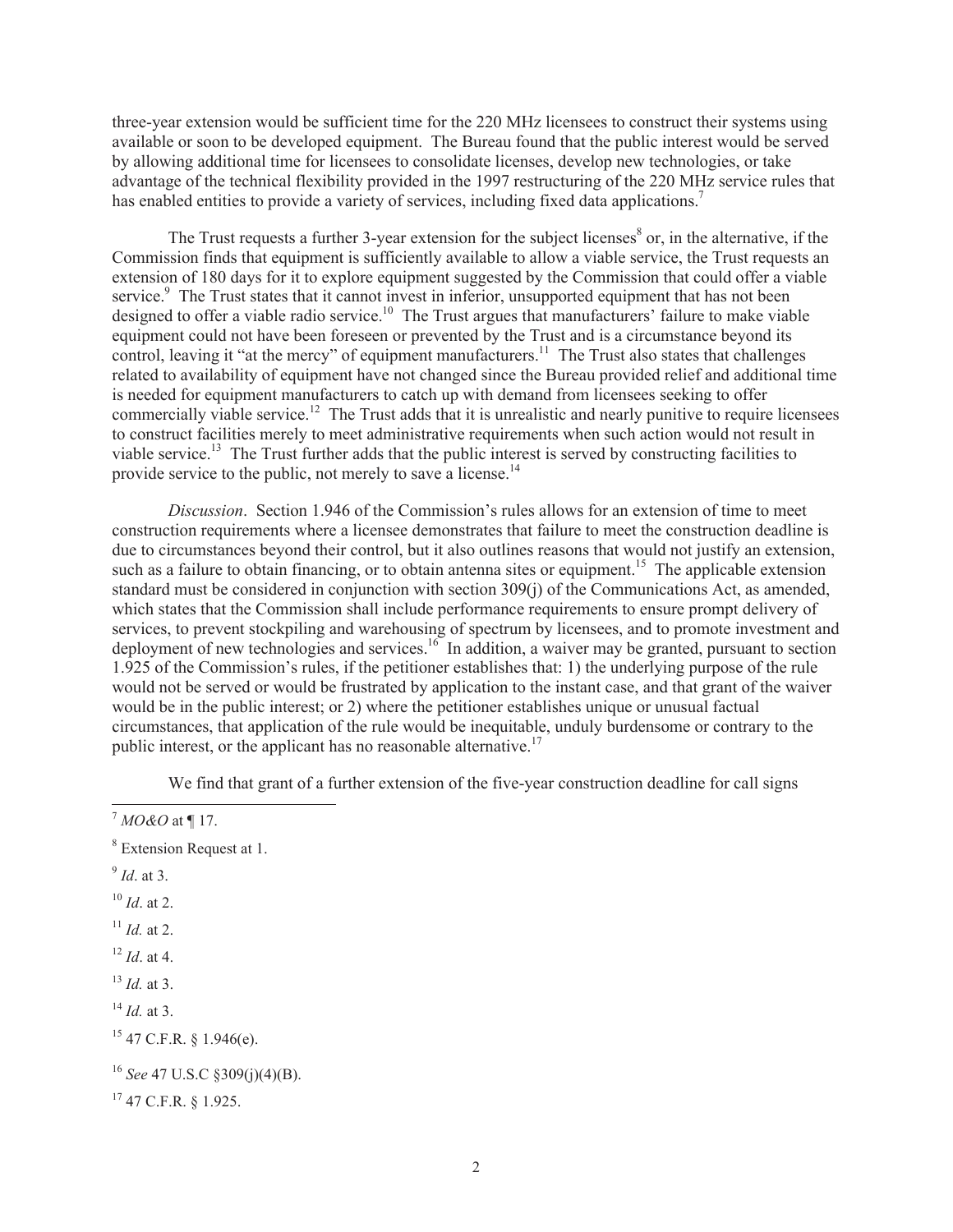WPOJ243, WPOJ244, and WPOJ245 is not warranted in this instance. We note that the Bureau, in previously providing regulatory relief for a substantial number of 220 MHz licensees, stated that there were several factors that would result in use of the subject licenses in the near term.<sup>18</sup> Many 220 MHz licensees have taken advantage of this relief to meet applicable construction requirements and are providing service in the public interest. Despite holding licenses originally issued in 1999 since 2005, the Trust has failed to provide any service to the public, and has made a business decision to seek further regulatory relief in lieu of deploying available equipment. We find that there have been significant deployments in the 220 MHz service, particularly data systems, and a search of the Commission's equipment database indicates that a variety of equipment has been approved for the 220 MHz service, including several new authorizations since the 2004 regulatory relief was granted. In contrast, there has been no initiation of service in the 900 MHz Multilateration Location Monitoring Service (M-LMS), where the Bureau recently extended licensee construction deadlines based on a complete lack of available equipment. $^{19}$ 

The Commission has consistently found that licensee business decisions are not circumstances beyond the licensee's control and are not the basis for regulatory relief.<sup>20</sup> Prior to the 220 MHz auctions, the Commission stated that "[t]he Commission makes no warranties about the use of this spectrum for particular services. Applicants should be aware that a Commission auction represents an opportunity to become a Commission licensee in this service, subject to certain conditions and regulations. A Commission auction does not constitute an endorsement by the Commission of any particular services, technologies, or products, nor does a Commission license constitute a guarantee of business success. Applicants should perform their individual due diligence before proceeding as they would with any new business venture.<sup>221</sup> We find that the Trust's decision not to pursue another service application for which equipment is currently available is a business decision and not a circumstance beyond its control. We provide licensees with substantial flexibility in their system design to meet our build-out requirements

<sup>&</sup>lt;sup>18</sup> *See MO&O* at **[14.**] 16-18. Specifically, in extending the prior build-out deadline by three years, the Bureau cited comments in the record indicating that new digital equipment could be developed in the near term; the fact that some licensees were aggregating multiple 5 kHz channels to utilize 12.5 kHz equipment available in the band; and the flexibility provided in the 1997 restructuring of the 220 MHz service rules that enabled entities to provide a variety of services, including fixed data applications. *Id*. *See also* Amendment of Part 90 of the Commission's Rules to Provide for the Use of the 220-222 MHz Band by the Private Land Mobile Radio Service, PR Docket No. 89-552, Implementation of Sections 3(n) and 332 of the Communications Act, Regulatory Treatment of Mobile Services, GN Docket No. 93-252, Implementation of Section 309(j) of the Communications Act – Competitive Bidding, PP Docket No. 93-253, *Third Report and Order; Fifth Notice of Proposed Rulemaking*, 12 FCC Rcd 10943 (1997) (*Third Report and Order*).

<sup>&</sup>lt;sup>19</sup> Requests of Progeny LMS, LLC and PCS Partners, L.P., Waiver of Multilateration Location Monitoring Service Construction Rules, *Order*, DA 08-2614 (WTB 2008).

<sup>20</sup> *See*, *e.g*., Redwood Wireless Minnesota, LLC, Order, 17 FCC Rcd 22416 (WTB CWD 2002) (construction delays resulting from business disputes were exercise of business judgment and were not outside Petitioner's control); Eldorado Communications LLC, *Order*, 17 FCC Rcd 24613 (WTB CWD 2002) (licensee's determination to initially deploy TDMA system and subsequently to adopt GSM with months remaining before construction deadline was business decision within its control); Bristol MAS Partners, *Order*, 14 FCC Rcd 5007 (WTB PSPWD 1999) (equipment installation or delivery not delayed for some unique reason and licensee failing to obtain equipment was business decision); AAT Electronics Corporation, 93 FCC 2d 1034 (1983) (decision not to market service aggressively because of equipment uncertainties is within licensee's control); Business Radio Communications Systems, Inc., 102 FCC 2d 714 (1985) (construction delay caused by zoning challenge not a circumstance beyond licensee's control); Texas Two-Way, Inc., 98 FCC 2d 1300 (1984), *aff'd sub nom*., Texas Two-Way, Inc. v. FCC, 762 F.2d 138 (D.C. Cir. 1985) (licensee is responsible for delay resulting from interference caused by construction adjacent to construction site because site selection was an independent business decision).

<sup>21</sup> *Third Report and Order*, 12 FCC Rcd at 10953 ¶ 19.